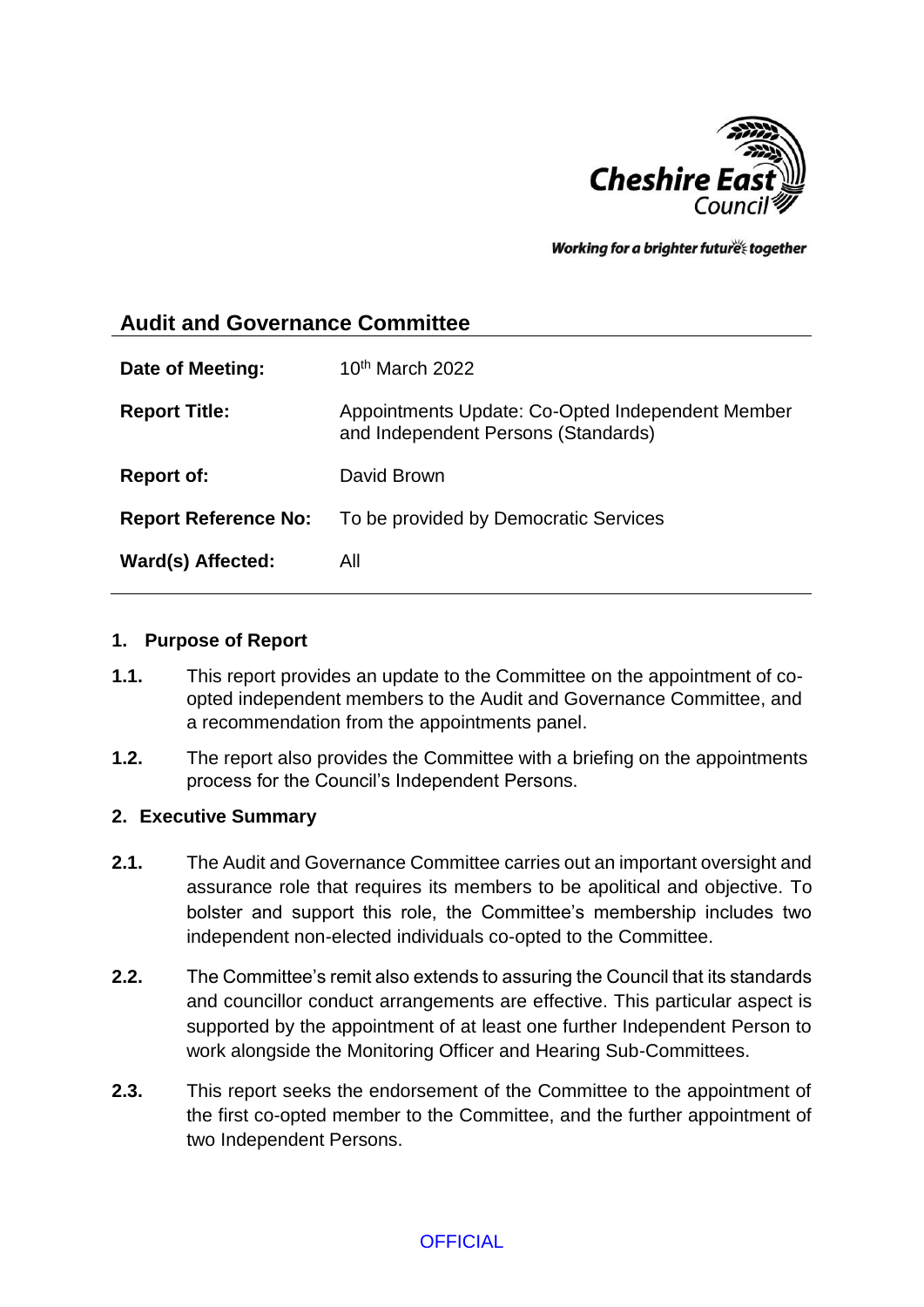## **3. Recommendations**

- **3.1.** That the Committee
	- a) Note the content of the report; and
	- b) Recommend to full Council
		- the co-option of the first Independent Member to the Committee (identified within the report) for a period of 4 years;
		- the appointment of two Independent Persons (identified within the report) under the Localism Act 2011, for a period of 4 years.
	- c) Agree to the re-advertising of the remaining co-opted independent member vacancy for the Audit and Governance Committee, using the same process and member panel to shortlist and interview, before making a recommendation to the Committee to endorse to Council.

### **4. Reasons for Recommendations**

**4.1.** These recommendations support the completion of the Committee's membership which includes co-opted independent members and ensure the Committee's remit in relation to standards and councillor conduct arrangements are effective.

### **5. Other Options Considered**

- **5.1.** Failure to appoint co-opted independent member(s) to the Committee means that the Committee's membership, as set out in the Committee's Terms of Reference is not achieved.
- **5.2.** Failure to have sufficient Independent Persons appointed to support the work of the Monitoring Officer and Hearing Sub-Committee will further challenge the effectiveness of standards and councillor conduct arrangements.

### **6. Background**

### Independent co-opted members:

- **6.1.** The terms of reference for the Audit and Governance Committee include provision for the appointment of two co-opted independent members to the Committee. These independent members are drawn from external applicants who demonstrably have no link with either council officers or councillors and have a range of skills that would support the work of the Committee.
- **6.2.** In May 2021 the Committee agreed an approach to the recruitment of coopted independent members using a panel of Committee members to support the process and recommend successful candidates for these roles to Council for a term of 4 years. Once appointed, the co-opted members will

## **OFFICIAL**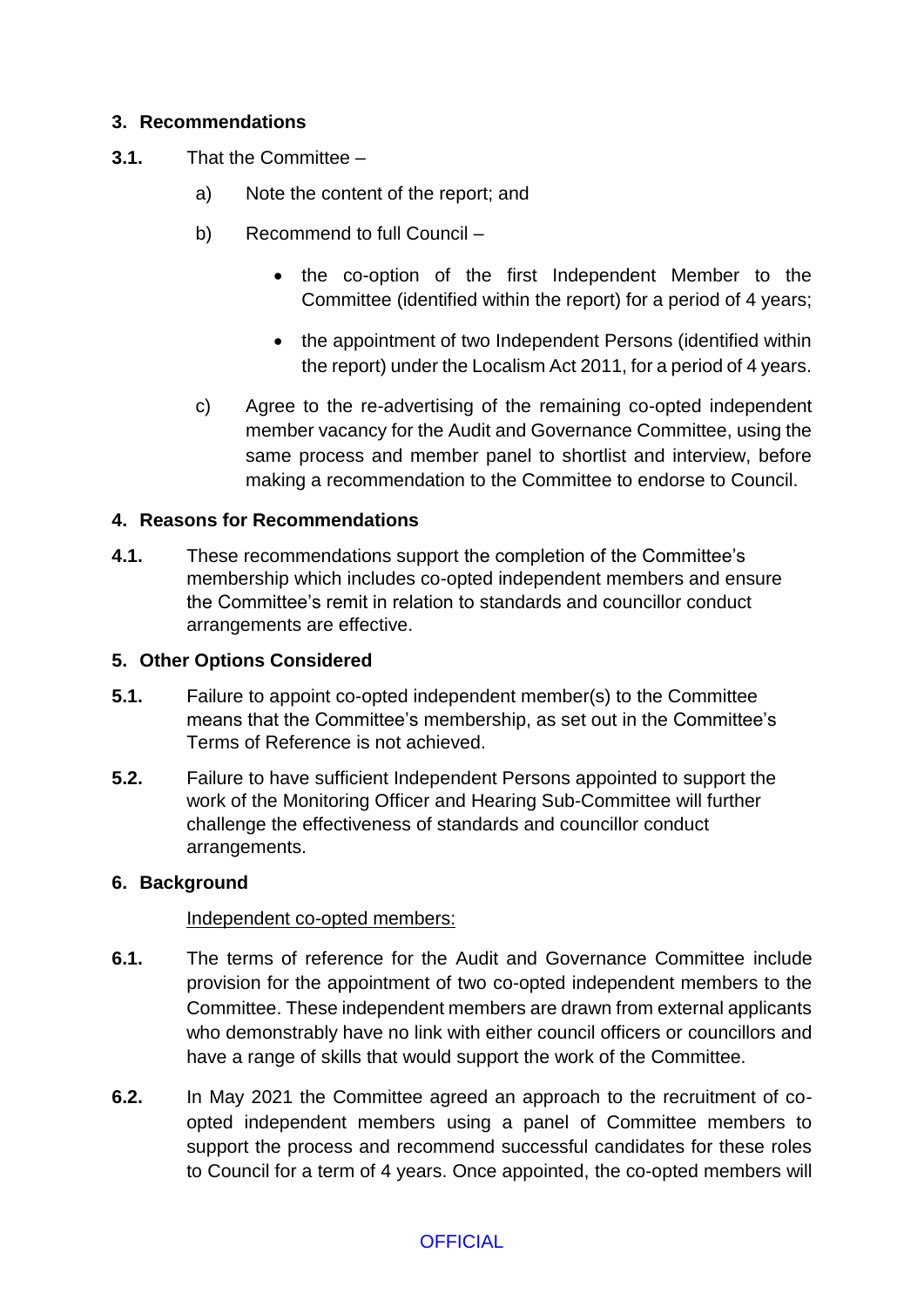attend Committee and may vote on advisory matters (pursuant to a Council resolution on 22 October 2016).

- **6.3.** The recruitment/advertising period needed to be extended further than had originally been anticipated for. After shortlisting, one candidate was interviewed by the member panel. This report seeks the Committee's endorsement of the full Council appointment of the recommended candidate, Mr Ron Jones to the role of co-opted member.
- **6.4.** The remaining vacancy can be advertised again. It is suggested that the same approach to recruitment and selection is used.

### Independent Persons:

- **6.5.** The Localism Act 2011 requires the Council to have in place arrangements for investigating and deciding on allegations of councillor misconduct. These arrangements must include provision for the appointment of at least one Independent Person.
- **6.6.** An Independent Person will work closely with the Monitoring Officer and Hearings Sub-Committees as necessary, providing independent advice and guidance to ensure the correct and fair operation of the Council's adopted councillor conduct processes.
- **6.7.** It is considered prudent, and is usual practice, for a council to appoint more than one Independent Person. This is a reflection of the amount of work the role entails, particularly in larger councils and those with responsibility for parish and town councils. It also helps to address any conflicts that may arise in relation to a particular case requiring input.
- **6.8.** As with co-opted members, Independent Persons are drawn from external applicants who demonstrably have no link with either council officers or councillors and have a range of skills that would support the work of the Committee. In order to maintain a clear distance between elected members, who may at some point be involved with the work of the Independent Person, a technical assessment of applicants is undertaken by the Monitoring Officer. The Monitoring Officer will then recommend candidates for Committee endorsement, and subsequent appointment by full Council.
- **6.9.** This report seeks the Committee's endorsement of the full Council appointment of Ms Margaret Rathbone and Ms Margaret Smith, to the role of Independent Person.

## **7. Implications**

**7.1. Legal**